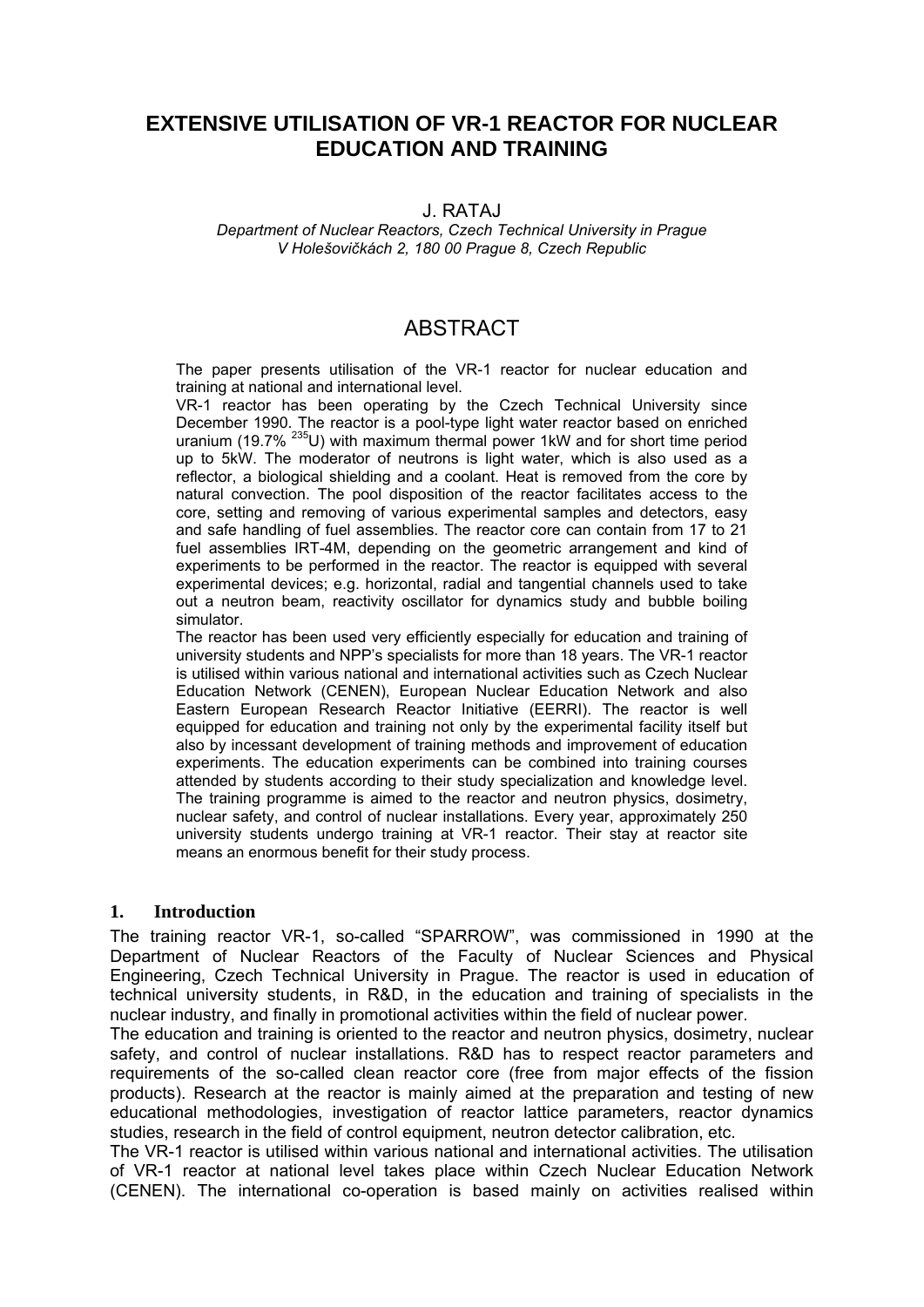European Nuclear Education Network (ENEN) and Eastern European Research Reactor Initiative (EERRI).

### **2. Basic Technical Parameters of VR-1 Reactor**

The VR-1 Training Reactor (see Fig1) is a pool-type light-water reactor based on enriched uranium with maximum thermal power 1kW and for short time period up to 5kW. The moderator of neutrons is light demineralised water, which is also used as a reflector, a biological shielding, and a coolant. Heat is removed from the core by natural convection. The pool disposition of the reactor facilitates access to the core, setting and removing of various experimental samples and detectors, easy and safe handling of fuel assemblies.



Fig 1. Cross section of VR-1 reactor

Reactor has been successfully converted from the highly enriched uranium (IRT-3M, enrichment: 36 % <sup>235</sup>U) fuel to the low enriched uranium (IRT-4M, enrichment: 19.7 % <sup>235</sup>U) fuel in 2005 [1]. The reactor core contains 17 to 21 fuel assemblies IRT-4M, depending on the geometric arrangement and kind of experiments to be performed in the reactor. The core is accommodated in a cylindrical stainless steel vessel - pool, which is filled with water.

The cadmium control rods serve the reactor control and safe shutdown. Construction of all the rods is identical, but they differ in their functions (safety, compensation or control) according to the connection with the control and safety system.

Digital control equipment consists from control and safety system, signalling system, connecting system, and neutron source control. The Am-Be neutron source is used to start up the reactor. It ensures a sufficient level of the signal at the output of the power measuring channels from the deepest sub-criticalities, and thus guarantees a reliable check of the power during the reactor start-up.

The reactor is equipped with several experimental devices [3]; e.g. horizontal, radial and tangential channels used to take out a neutron beam reactivity oscillator for dynamics study and bubble boiling simulator. Basic technical properties of the VR-1 reactor are summarised in Table 1.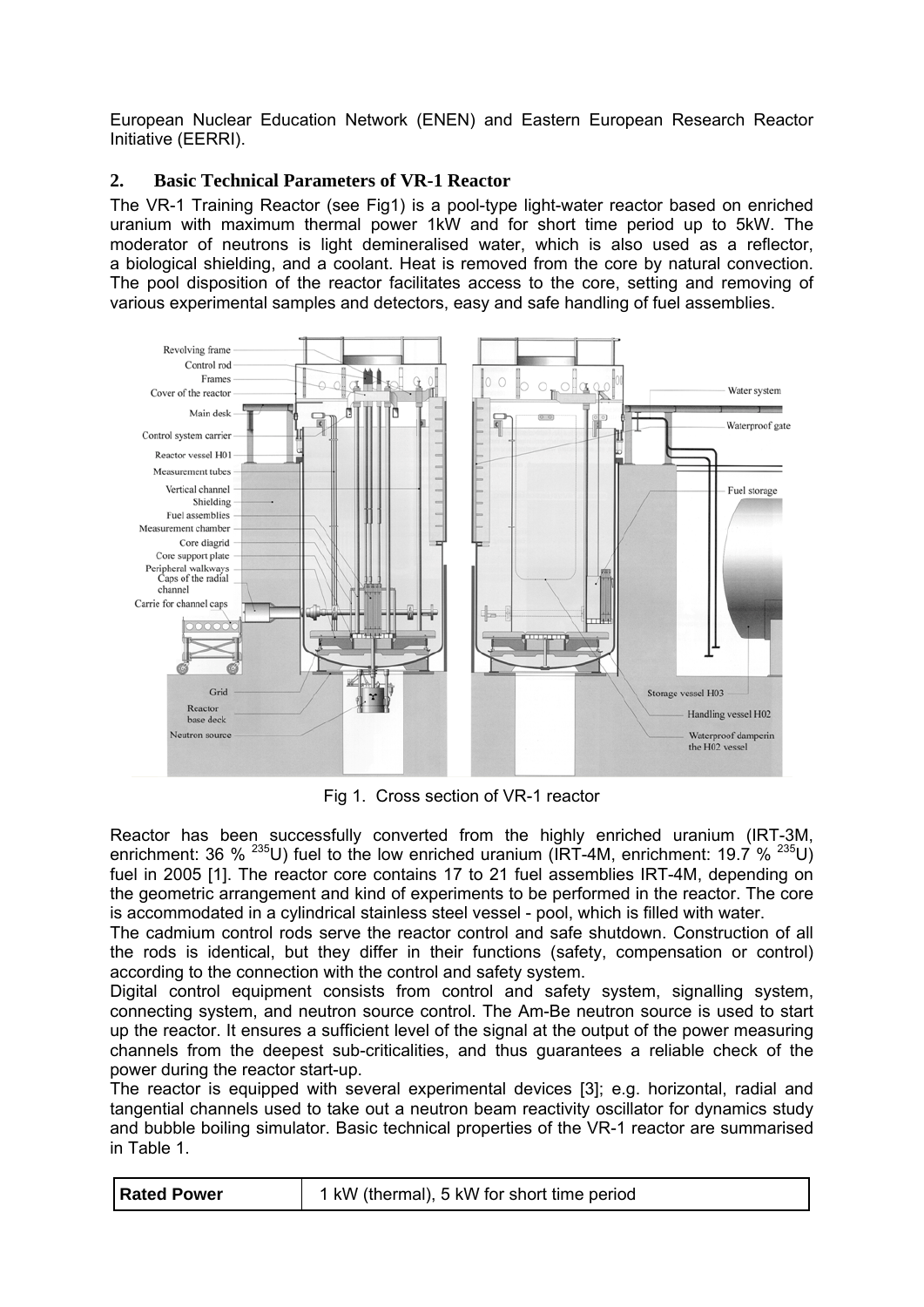| <b>Neutron Flux</b>                          | 2 - $3x10^9$ /cm <sup>2</sup> .s                                                                                            |                                            |
|----------------------------------------------|-----------------------------------------------------------------------------------------------------------------------------|--------------------------------------------|
| <b>Fuel</b>                                  | IRT-4M type, $^{235}$ U enrichment 19,75 % (imported from Russia)                                                           |                                            |
| <b>Reactor Vessels</b><br>(pools)            | made from stainless steel<br>vessel diameter<br>vessel height<br>wall thickness                                             | 2 300 mm<br>4 720 mm<br>$15 \text{ mm}$    |
| <b>Reactor Shielding</b>                     | above core: water layer 3000 mm<br>side:                                                                                    | water layer about 850 mm + concrete 950 mm |
| <b>Temperature</b>                           | 20 °C (according to the ambient temperature)                                                                                |                                            |
| <b>Core Cooling</b>                          | natural convection                                                                                                          |                                            |
| <b>Pressure</b>                              | atmospheric                                                                                                                 |                                            |
| <b>Control Rods</b>                          | 5-7 control rods: 3 safety (shut-down) rods, 0-2 experimental<br>rods (according to the core configuration), 2 control rods |                                            |
| <b>Operating Power</b><br><b>Measurement</b> | four wide-range non-compensated fission chambers                                                                            |                                            |
| Independent power<br><b>Protection</b>       | four pulse corona boron counters                                                                                            |                                            |
| <b>Neutron Source</b>                        | Am-Be, 185 GBq, emission rate of 1.1 . $10^7$ s <sup>-1</sup>                                                               |                                            |

Tab 1. Basic technical properties of the VR-1 reactor

# **3. Education and Training at VR-1 Reactor**

The training reactor VR-1 is principally used for training of students from technological universities and specialist from Nuclear Power Plants. Training is aimed to areas such as reactor physics, neutronics, dosimetry, reactor operation, nuclear safety and I&C systems. Depending on the curriculum and orientation of individual users, the training is performed in the regular weekly schedule or in the form of batch courses two to five days long. The specific content of the courses is compiled according to the requirements of the users. The courses and experiments are available in three levels:

- demonstration;
- basic:
- advanced.

The demonstration level is intended for basic understanding of physical phenomenon, which is applied during the experiment and participants are rather passive observers. In the basic level, participants actively take part in the experiment, and independently evaluate acquired data. The advanced level is designed for in-depth study of the issue and requires a deeper theoretical knowledge of participants and their active participation in the preparation of measurements, during the experiment and interpretation of acquired values. A chosen phenomenon or process is often analysed using several different approaches or conditions. Currently, over 25 experiments are prepared at the reactor [3]. The most frequent experiments are the following:

- basics of neutron detection using gas detectors;
- determination of gas detectors dead time;
- analysis of neutron detectors properties for reactor I&C;
- measurement of delayed neutrons;
- determination of neutron flux density distribution by tiny gas detectors,
- determination of neutron flux density distribution by activation detectors ( Au foils, Cu wires);
- reactivity measurements (e. g., Rod Drop, Source Jerk, Positive Period);
- control rods calibration (e. g., by Inverse Count Rate);
- analysis of various materials impacts on reactivity: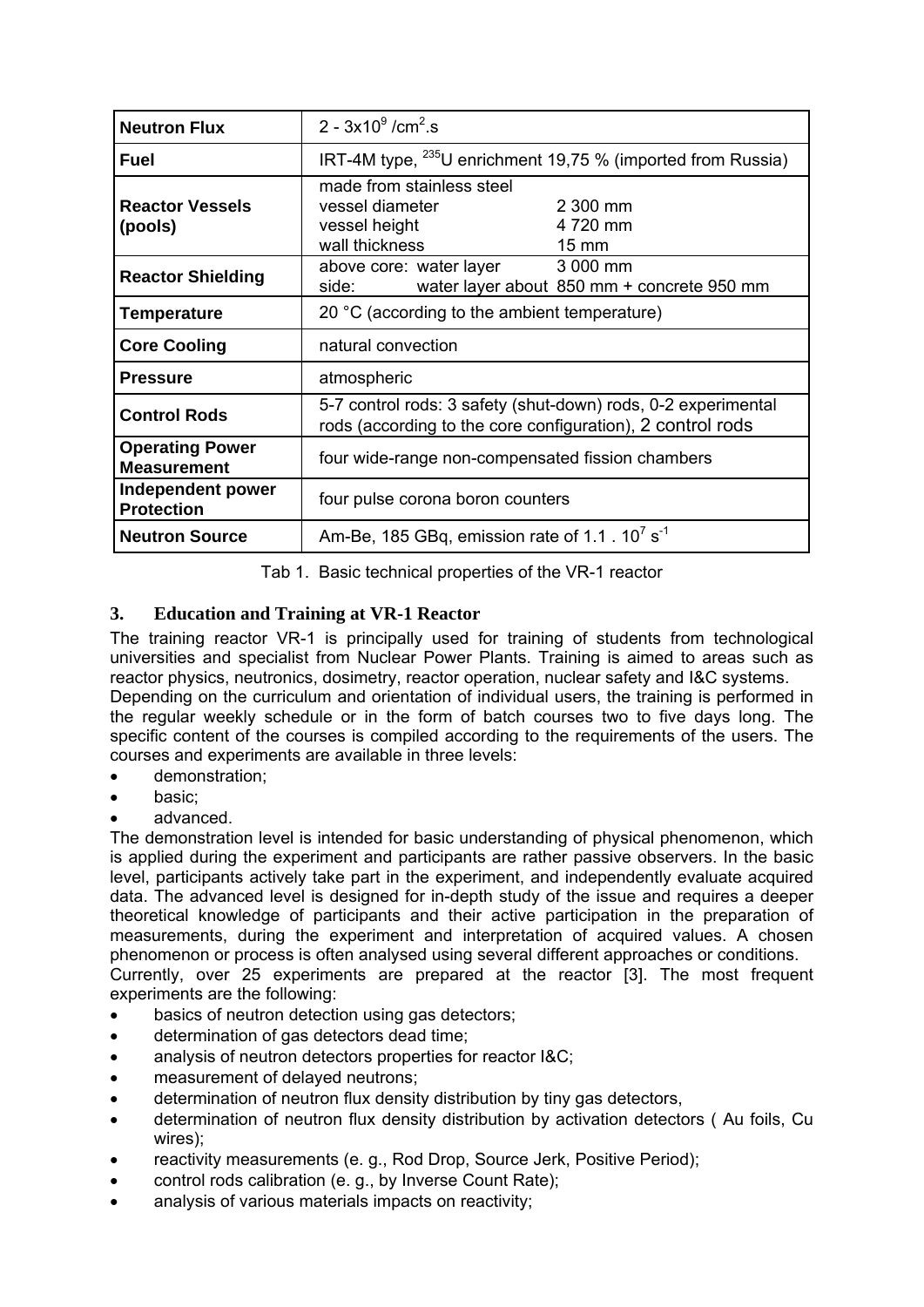- criticality approach and critical experiment;
- study of nuclear reactor dynamics;
- start-up, controlling and operation of nuclear reactor;
- bubble boiling simulation and its impact on reactivity;
- short-time instrumental neutron activation analysis.

The less frequent, specialized experiments aimed at determination of kinetic characteristics (e.g. neutron lifetime, effective delayed neutron fraction), selected analytical methods for the environment protection or extended experimental courses of digital control systems.

#### **4. Utilisation of VR-1 Reactor within National and International Cooperation**

VR-1 reactor as a specialized training facility of the Ministry of Education, Youth and Sports, is in addition to students of Czech Technical University in Prague open to students from other universities in the Czech Republic (more than five Czech universities). Majority of reactor training for students from the Czech universities takes place within the scope of CENEN (see Fig 2). Every year 150-200 students from Czech universities undergo training at VR-1 reactor. Student's stay at reactor site means an enormous benefit for their study process.



Fig 2. Scheme Diagram of Cooperation within CENEN Framework

The reactor is frequently used for training of NPP's specialists as well. The users are both from Czech NPPs (Dukovany and Temelín) and Slovak NPPs (Jaslovské Bohunice and Mochovce). Approximately 5 courses for NPP's staff take place at VR-1 reactor per year.

Integral part of reactor utilisation is education and training of students coming from abroad. There is close cooperation with Germany (Fachhochschulle Aachen), Slovakia (Slovak University of Technology in Bratislava), Sweden (KTH Royal Institute of Technology in Stockholm) and Austria (Atominstitut TU Vienna). Education for foreign students is also organized within the scope of ENEN. Approximately 40 foreign students take part in course at VR-1 reactor per year.

Several courses organised at VR-1 reactor in cooperation with IAEA. Currently there are activities related to EERRI. EERRI was established in 2008 and covers 8 research reactors (see Fig 3) from 6 European countries as an example of regional co-operation between research reactors. Soon after its establishment, the EERRI in collaboration with IAEA organised and successfully carried out the first group education and training course dedicated for the Members States aiming to build their first research reactor. The second